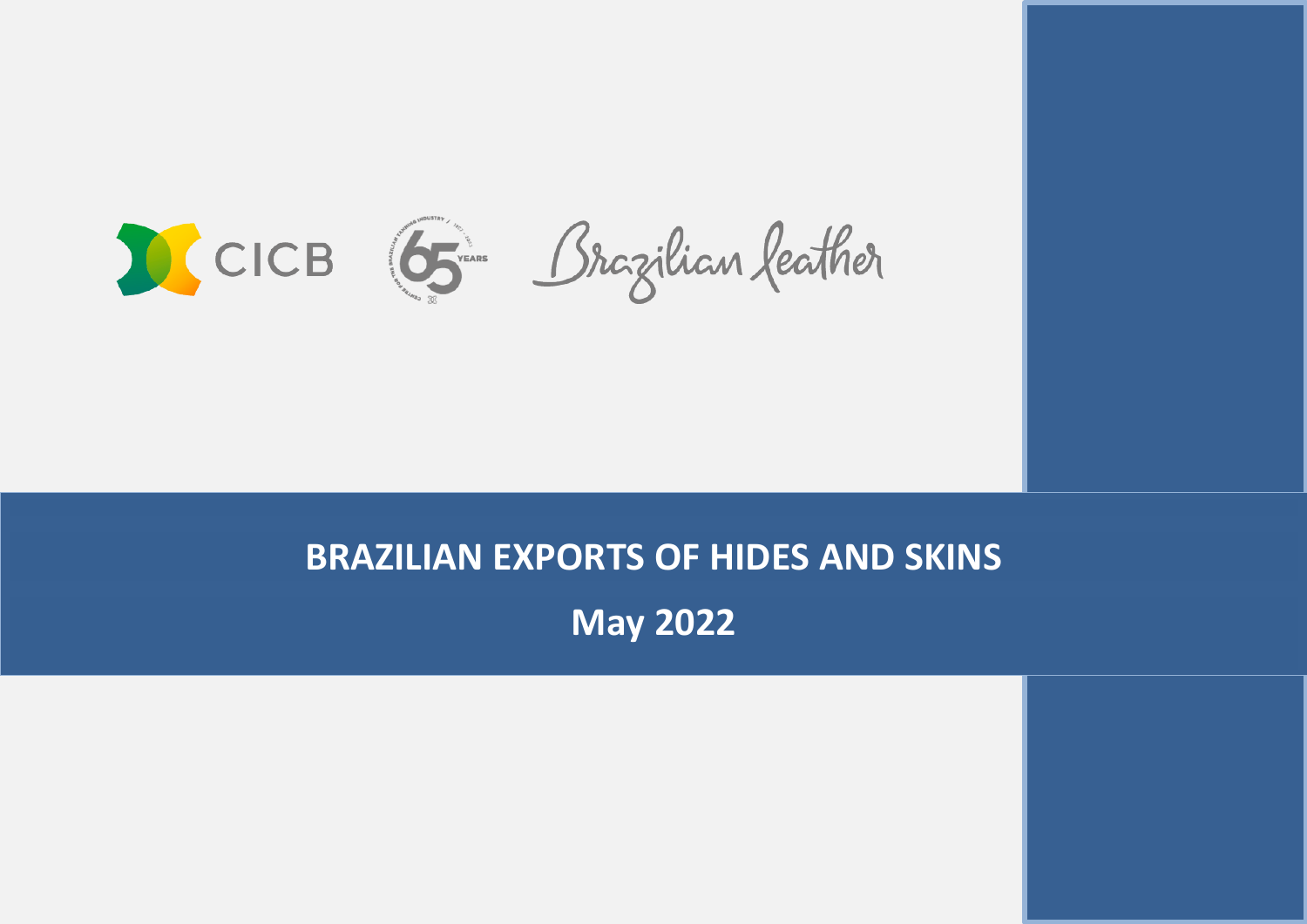## SUMMARY

| 1              |                        |                 |
|----------------|------------------------|-----------------|
|                |                        | $\overline{4}$  |
| $\mathcal{P}$  |                        |                 |
|                |                        | $6\overline{6}$ |
| 3 <sup>1</sup> |                        |                 |
|                |                        |                 |
| 4              |                        |                 |
|                |                        | 10              |
|                | <b>CLOSING REMARKS</b> |                 |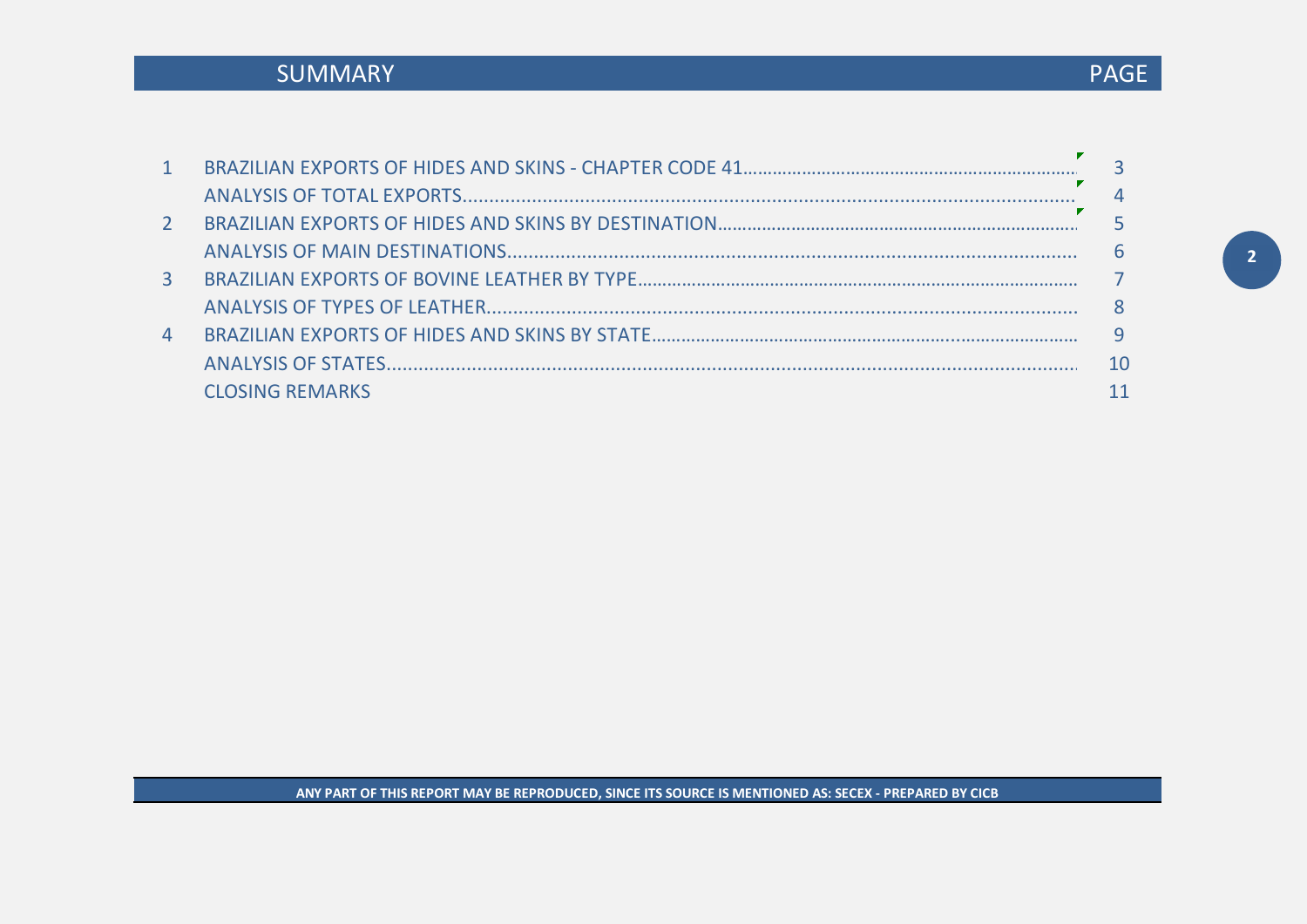## 1 **BRAZILIAN EXPORTS OF HIDES AND SKINS**

|              | <b>FOB VALUE (US\$)</b>       |               |             |                      | $\Delta$ (%) |                     |            | AREA (sqm)              |            |                      |          |                     | <b>WEIGHT (Kg)</b> |                                       |            |                      | $\Delta$ (%) |                     |  |  |
|--------------|-------------------------------|---------------|-------------|----------------------|--------------|---------------------|------------|-------------------------|------------|----------------------|----------|---------------------|--------------------|---------------------------------------|------------|----------------------|--------------|---------------------|--|--|
| <b>MONTH</b> | 2022                          | 2021          | 2020        | <b>MONTH</b><br>2021 |              | 2022/2021 2022/2020 | 2022       | 2021                    | 2020       | <b>MONTH</b><br>2021 |          | 2022/2021 2022/2020 | 2022               | 2021                                  | 2020       | <b>MONTH</b><br>2021 |              | 2022/2021 2022/2020 |  |  |
| <b>JAN</b>   | 101.716.356                   | 97.842.657    | 81.668.858  | $-16,3%$             | 4,0%         | 24,5%               | 12.065.069 | 14.794.446              | 14.641.337 | $-5.2%$              | $-18,4%$ | $-17,6%$            | 30.528.673         | 38.010.157                            | 39.515.855 | 2,9%                 | $-19,7%$     | $-22,7%$            |  |  |
| FEB          | 109.805.209                   | 109.528.720   | 98.050.502  | 8,0%                 | 0,3%         | 12,0%               | 11.518.390 | 15.698.373              | 16.093.955 | $-4.5%$              | $-26,6%$ | $-28,4%$            | 25.501.719         | 38.218.258                            | 41.069.707 | $-16,5%$             | $-33,3%$     | $-37,9%$            |  |  |
| <b>MAR</b>   | 120.185.411                   | 111.927.496   | 96.997.936  | 9,5%                 | 7,4%         | 23,9%               | 13.625.301 | 15.133.632              | 15.827.958 | 18,3%                | $-10,0%$ | $-13,9%$            | 31.859.620         | 34.265.446                            | 37.463.401 | 24,9%                | $-7,0%$      | $-15,0%$            |  |  |
| <b>APR</b>   | 110.898.950                   | 121.951.096   | 69.882.283  | $-7,7%$              | $-9,1%$      | 58,7%               | 11.774.823 | 16.318.524              | 12.510.483 | -13,6%               | $-27,8%$ | $-5,9%$             | 28.030.830         | 36.417.387                            | 30.043.895 | $-12,0\%$            | $-23,0%$     | $-6,7%$             |  |  |
| MAY          | 109.163.965                   | 119.279.811   | 55.183.982  | $-1,6%$              | $-8,5%$      | 97,8%               | 11.200.054 | 15.163.923              | 10.065.078 | -4,9%                | $-26,1%$ | 11,3%               | 24.982.905         | 33.656.700                            | 28.624.906 | $-10,9\%$            | $-25,8%$     | $-12,7%$            |  |  |
| <b>JUN</b>   |                               | 119.014.618   | 48.359.626  |                      |              |                     |            | 14.251.467              | 8.673.424  |                      |          |                     |                    | 31,809,207                            | 26.925.237 |                      |              |                     |  |  |
| <b>JUL</b>   |                               | 114.704.199   | 66.205.213  |                      |              |                     |            | 12.987.305              | 12.498.957 |                      |          |                     |                    | 28.797.843                            | 38.114.991 |                      |              |                     |  |  |
| <b>AUG</b>   |                               | 127.753.281   | 79.465.110  |                      |              |                     |            | 15.456.776              | 14.965.253 |                      |          |                     |                    | 31.412.555                            | 42.425.488 |                      |              |                     |  |  |
| <b>SEP</b>   |                               | 122.947.850   | 83.687.412  |                      |              |                     |            | 13.406.581              | 15.976.282 |                      |          |                     |                    | 32.398.066                            | 45.844.633 |                      |              |                     |  |  |
| OCT          |                               | 147.230.475   | 91.164.639  |                      |              |                     |            | 15.861.118              | 16.061.025 |                      |          |                     |                    | 35.079.112                            | 43.793.546 |                      |              |                     |  |  |
| <b>NOV</b>   |                               | 100.737.179   | 102.004.642 |                      |              |                     |            | 10.511.289              | 17.398.496 |                      |          |                     |                    | 25.844.344                            | 47.350.592 |                      |              |                     |  |  |
| DEC          |                               | 121.530.065   | 103.329.787 |                      |              |                     |            | 12.723.535              | 16.769.768 |                      |          |                     |                    | 29.669.508                            | 40.510.343 |                      |              |                     |  |  |
| Total        | 551.769.891                   | 1.414.447.447 | 975.999.990 |                      | $-1,6%$      | 37,3%               | 60.183.637 | 172.306.969 171.482.016 |            |                      | $-21,9%$ | $-13.0%$            |                    | $140.903.747$ 395.578.583 461.682.594 |            |                      |              | $-22,0\%$ $-20,3\%$ |  |  |
|              | Course CECEV Dropared by CICD |               |             |                      |              |                     |            |                         |            |                      |          |                     |                    |                                       |            |                      |              |                     |  |  |





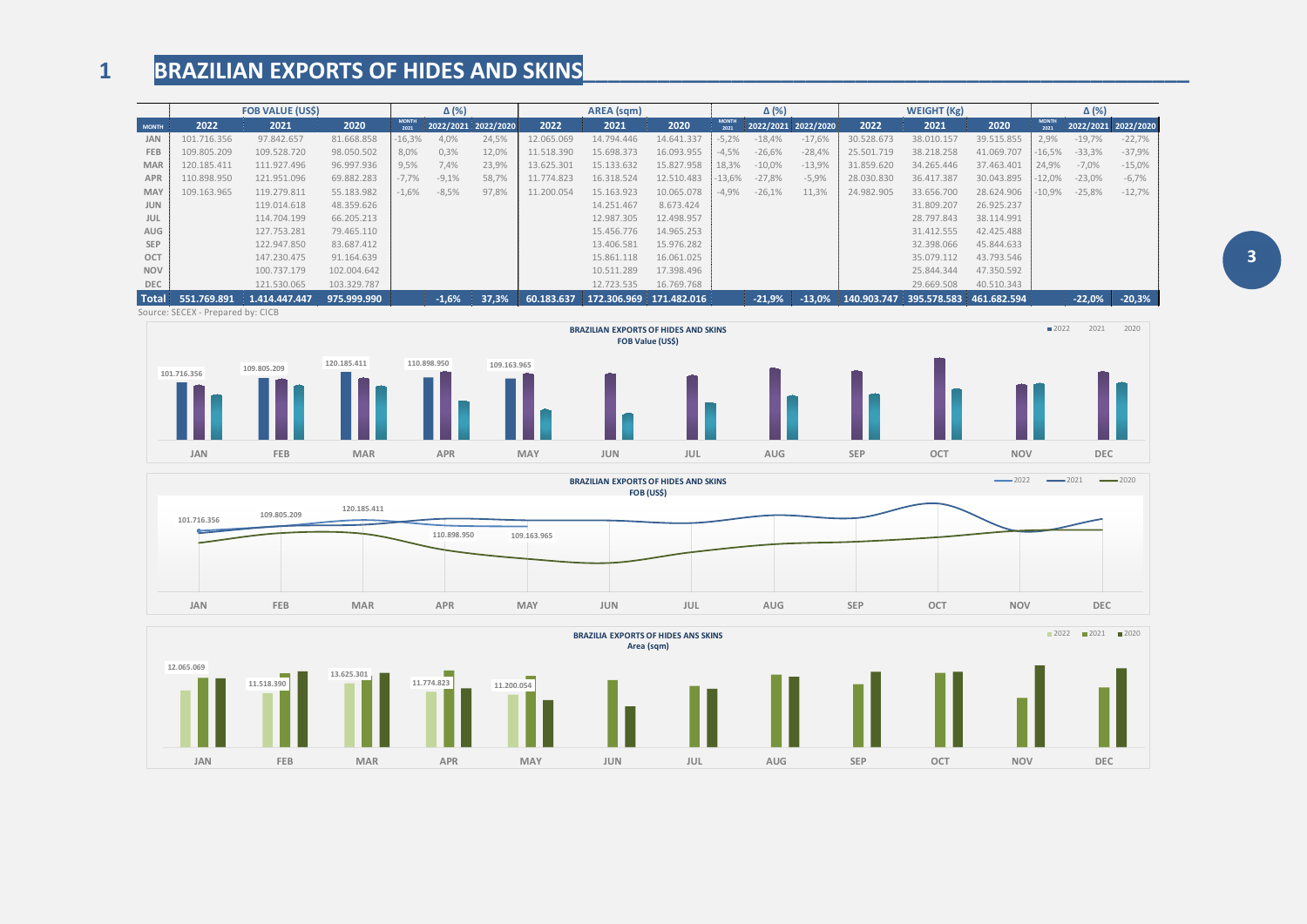## **ANAYSIS OF TOTAL EXPORTS**

The exports of hides and skins presented by SECEX (Secretariat of Foreign Trade) of the Ministry of Economy, referring to the month of May 2022, registered the value of US\$ 109.2 million, which means reductions of 8.5% compared to the same month last year, when exports totaled US\$ 119.3 million, and 1.6% compared the previous month, when exports totaled US\$ 110.9 million.

As for the total exported in square meters, 11.2 million were shipped in May, 26.1% below the same month in 2021, and 4.9% less than in April, when the total was 11.8 million m<sup>2</sup>.

The first five months of the year totaled US\$ 551.8 million, a decrease of 1.6% compared to the same period in 2021, and 21.9% lower in traded area, with 60.2 million square meters.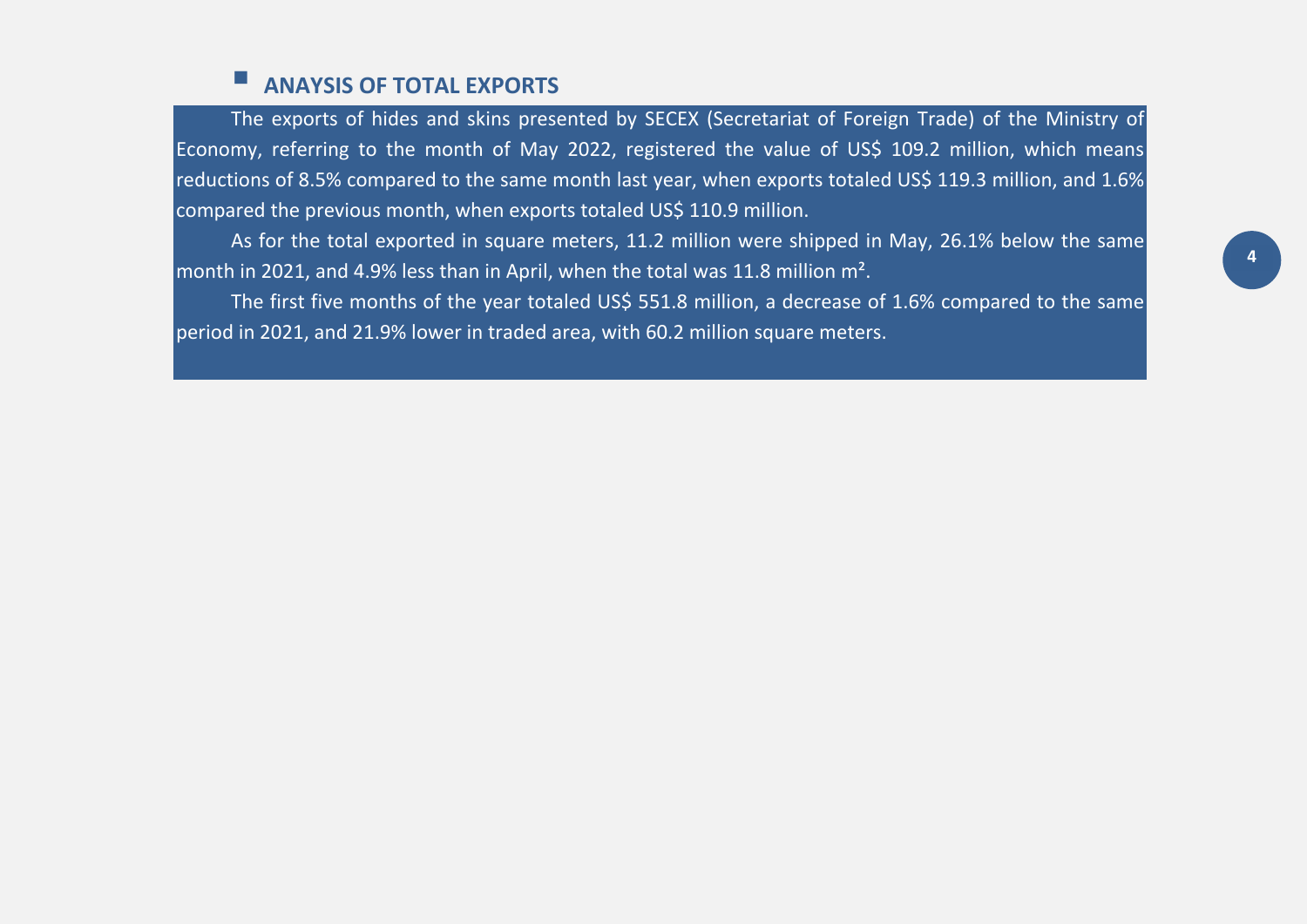## **BRAZILIAN EXPORTS OF HIDES AND SKINS BY DESTINATION\_\_\_\_\_\_\_\_\_\_\_\_\_\_\_\_\_\_\_\_\_\_\_\_\_\_\_\_\_\_\_**

|                              | <b>FOB VALUE (US\$)</b>                                                                                                                                           |                                           |                   | <b>Share</b> | Δ        |            | <b>AREA</b> (sqm)                         |            | Share | $\Delta$ | <b>WEIGHT (KG)</b> |                                    |              |       | Δ        |
|------------------------------|-------------------------------------------------------------------------------------------------------------------------------------------------------------------|-------------------------------------------|-------------------|--------------|----------|------------|-------------------------------------------|------------|-------|----------|--------------------|------------------------------------|--------------|-------|----------|
| <b>COUNTRIES</b>             | Jan-May 2022 Jan-May 2021 Jan-May 2020 2022 2021/2020 Jan-May 2022 Jan-May 2021 Jan-May 2020 2022 2021/2020 Jan-May 2022 Jan-May 2021 Jan-May 2020 2022 2021/2020 |                                           |                   |              |          |            |                                           |            |       |          |                    |                                    |              |       |          |
| 1 China + Hong Kong          |                                                                                                                                                                   | 162.591.733 184.329.089 118.940.353 29,5% |                   |              | $-11,8%$ |            | 15.417.489  16.518.407  17.093.206  38,3% |            |       | $-20,4%$ |                    | 41.258.475  43.725.141  47.043.331 |              | 43,3% | $-18,9%$ |
| China                        | 133.247.558 160.936.682                                                                                                                                           |                                           | 99.721.754.24.15% |              | $-17,2%$ | 13.115.889 | 14.715.702                                | 14.197.088 | 32.9% | $-23,8%$ | 35.204.283         | 38.595.028                         | 38.214.641   | 37,6% | $-21,3%$ |
| 2 United States              | 102.760.808                                                                                                                                                       | 81.977.402                                | 73.820.187 18,62% |              | 25,4%    | 3.919.996  | 3.927.349                                 | 5.310.414  | 10.9% | $-6,2%$  | 3.361.770          | 3.432.059                          | 4.448.706    | 4,0%  | $-6,8%$  |
| 3 Italy                      | 94.106.922                                                                                                                                                        | 91.546.157                                | 60.914.624 17,06% |              | 2,8%     | 6.337.704  | 8.482.030                                 | 8.947.349  | 18,4% | $-12,0%$ | 21.150.266         | 29.033.249                         | 33.227.952   | 25,8% | $-14,0%$ |
| Hong Kong                    | 29.344.175                                                                                                                                                        | 23.392.407                                | 19.218.599        | 5,3%         | 25,4%    | 2.301.600  | 1.802.705                                 | 2.896.118  | 5,4%  | 10,0%    | 6.054.192          | 5.130.113                          | 8.828.690    | 5,7%  | 1,9%     |
| 4 Vietnam                    | 28.567.298                                                                                                                                                        | 41.307.777                                | 27.645.997        | 5,18%        | $-30,8%$ | 2.780.533  | 5.124.734                                 | 4.816.847  | 8,0%  | $-48,3%$ | 6.769.359          | 11.378.328                         | 11.537.210   | 8,1%  | $-44,9%$ |
| 5 Germany                    | 24.825.007                                                                                                                                                        | 23.672.164                                | 17.425.245        | 4,5%         | 4,9%     | 942.601    | 1.213.924                                 | 1.265.227  | 2,8%  | $-21,8%$ | 786.905            | 1.094.025                          | 1.121.860    | 1,0%  | $-26,8%$ |
| 6 Thailand                   | 20.061.998                                                                                                                                                        | 14.976.447                                | 12.239.652        | 3,6%         | 34,0%    | 797.272    | 637.261                                   | 1.029.004  | 2,4%  | $-3,0%$  | 831.106            | 641.361                            | 1.193.962    | 1,5%  | $-24,9%$ |
| 7 Mexico                     | 17.125.323                                                                                                                                                        | 17.831.720                                | 16.422.796        | 3,1%         | $-4,0%$  | 776.253    | 967.709                                   | 855.690    | 1,8%  | $-7,9%$  | 1.048.456          | 1.988.628                          | 1.737.379    | 0,8%  | $-1,5%$  |
| 8 South Korea                | 11.676.718                                                                                                                                                        | 13.768.443                                | 5.332.263         | 2,1%         | $-15,2%$ | 682.769    | 641.745                                   | 515.089    | 1,9%  | $-12,3%$ | 1.385.928          | 769.220                            | 1.086.974    | 1,7%  | 51,4%    |
| 9 Hungary                    | 9.746.052                                                                                                                                                         | 12.702.209                                | 9.133.433         | 1,8%         | $-23,3%$ | 445.652    | 739.121                                   | 559.183    | 1.1%  | $-36,2%$ | 411.549            | 667.249                            | 492.679      | 0,4%  | $-34,8%$ |
| 10 Indonesia                 | 9.220.869                                                                                                                                                         | 7.118.703                                 | 6.426.853         | 1,7%         | 29,5%    | 1.234.432  | 2.110.969                                 | 1.551.400  | 1,3%  | $-4,2%$  | 2.945.428          | 5.696.518                          | 4.288.345    | 0,4%  | $-8,4%$  |
| 11 Taiwan                    | 8.478.162                                                                                                                                                         | 10.407.828                                | 8.025.875         | 1,5%         | $-18,5%$ | 336.082    | 443.783                                   | 384.076    | 3,3%  | $-41,6%$ | 258.447            | 334.917                            | 348.129      | 3,2%  | $-47,2%$ |
| 12 Netherlands               | 5.738.828                                                                                                                                                         | 4.492.341                                 | 3.937.924         | 1,0%         | 27,7%    | 275.520    | 279.866                                   | 286.255    | 0,8%  | 8,5%     | 247.883            | 259.335                            | 330.212      | 0,3%  | 6,8%     |
| 13 India                     | 5.671.899                                                                                                                                                         | 5.370.234                                 | 6.015.623         | 1,0%         | 5,6%     | 269.141    | 460.727                                   | 1.267.147  | 0,9%  | $-25,2%$ | 965.502            | 1.287.214                          | 4.436.515    | 1,4%  | 1,8%     |
| 14 Argentina                 | 4.219.856                                                                                                                                                         | 2.492.639                                 | 1.206.804         | 0,8%         | 69,3%    | 255.530    | 142.937                                   | 111.756    | 0,6%  | 18,5%    | 210.894            | 110.290                            | 98.667       | 0,2%  | 30,9%    |
| 15 Poland                    | 4.203.547                                                                                                                                                         | 2.843.234                                 | 1.162.827         | 0,8%         | 47,8%    | 217.634    | 142.227                                   | 86.791     | 0,6%  | 29,9%    | 190.612            | 133.559                            | 74.442       | 0,2%  | 39,9%    |
| 16 Norway                    | 3.773.250                                                                                                                                                         | 5.537.640                                 | 3.632.573         | 0,7%         | $-31,9%$ | 149.691    | 183.103                                   | 148.209    | 0,3%  | $-45,8%$ | 229.691            | 286.187                            | 249.737      | 0,1%  | $-47,5%$ |
| 17 Chile                     | 3.331.779                                                                                                                                                         | 1.993.085                                 | 832.269           | 0,6%         | 67,2%    | 214.148    | 157.712                                   | 85.190     | 0,6%  | 47,3%    | 289.102            | 166.913                            | 145.204      | 0,3%  | 64,4%    |
| 18 Tunisia                   | 2.953.126                                                                                                                                                         | 4.399.540                                 | 3.219.567         | 0,5%         | $-32,9%$ | 113.831    | 158.496                                   | 103.549    | 0,3%  | $-35,3%$ | 95.462             | 120.598                            | 86.526       | 0,2%  | $-35,9%$ |
| 19 Uruguay                   | 2.704.655                                                                                                                                                         | 3.972.047                                 | 2.407.300         | 0,5%         | $-31,9%$ | 231.705    | 437.990                                   | 205.725    | 0,7%  | $-33,9%$ | 900.893            | 1.309.905                          | 1.128.584    | 1,1%  | $-24,8%$ |
| 20 Malaysia                  | 2.651.642                                                                                                                                                         | 3.491.743                                 | 1.733.617         | 0,5%         | $-24,1%$ | 104.756    | 39.069                                    | 75.416     | 0,3%  | $-36,5%$ | 104.298            | 74.833                             | 91.416 0,1%  |       | $-31,4%$ |
| 21 France                    | 2.409.742                                                                                                                                                         | 433.006                                   | 805.437           | 0,4%         | 456,5%   | 459.625    | 1.068.774                                 | 141.914    | 0,2%  | 353,5%   | 1.254.537          | 2.895.171                          | 385.225      | 0,1%  | 358,6%   |
| 22 Spain                     | 2.144.339                                                                                                                                                         | 4.248.931                                 | 1.287.371         | 0,4%         | $-49,5%$ | 47.576     | 12.276                                    | 27.530     | 1,2%  | $-61,2%$ | 76.790             | 19.491                             | 37.300       | 1,3%  | $-61,8%$ |
| 23 Canada                    | 1.999.986                                                                                                                                                         | 2.040.876                                 | 1.695.497         | 0,4%         | $-2,0%$  | 63.263     | 208.223                                   | 141.404    | 0,2%  | $-13,2%$ | 45.859             | 157.422                            | 108.421      | 0,1%  | $-9,7%$  |
| 24 Portugal                  | 1.910.667                                                                                                                                                         | 2.467.619                                 | 1.966.207         | 0,3%         | $-22,6%$ | 108.531    | 168.740                                   | 214.547    | 0,3%  | $-45,9%$ | 270.837            | 296.212                            | 473.246      | 0,2%  | $-22,7%$ |
| 25 United Kingdom            | 1.798.724                                                                                                                                                         | 751.290                                   | 1.579.296         | 0,3%         | 139,4%   | 335.321    | 255.278                                   |            | 0,2%  | 101,2%   | 1.286.340          | 663.070                            | O            | 0,1%  | 43,1%    |
| 26 Macau                     | 1.687.371                                                                                                                                                         | 2.342.584                                 | 1.970.665         | 0,3%         | $-28,0%$ | 109.722    | 144.925                                   | 192.979    | 0,4%  | $-29,0%$ | 108.904            | 282.339                            | 361.559      | 0,8%  | $-28,4%$ |
| 27 South Africa              | 1.490.975                                                                                                                                                         | 1.851.985                                 | 1.318.033         | 0,3%         | $-19,5%$ | 87.999     | 89.896                                    | 139.674    | 0,3%  | $-22,7%$ | 259.667            | 290.159                            | 484.243      | 0,1%  | $-61,7%$ |
| 28 Dominican Republic        | 1.462.512                                                                                                                                                         | 910.927                                   | 880.027           | 0,3%         | 60,6%    | 46.469     | 71.385                                    | 84.087     | 0,3%  | 45,2%    | 43.334             | 60.177                             | 67.100       | 0,3%  | 25,4%    |
| 29 Switzerland               | 1.366.964                                                                                                                                                         | 1.673.444                                 | 375               | 0,2%         | $-18,3%$ | 83.658     | 44.230                                    | 32.522     | 0,7%  | $-18,8%$ | 253.230            | 116.320                            | 81.088       | 1,2%  | 12,0%    |
| 30 Philippines               | 1.200.014                                                                                                                                                         | 840.850                                   | 738.271           | 0,2%         | 42,7%    | 43.886     | 44.065                                    | 34.700     | 0,1%  | 82,4%    | 39.795             | 38.394                             | 33.912 0,04% |       | 118,9%   |
| Others (2022: +34 countries) | 9.889.125                                                                                                                                                         | 8.737.826                                 | 9.066.600         | 1,8%         | 13,2%    | 754.754    | 991.510                                   | 1.089.486  | 1,3%  | $-23,9%$ | 2.073.832          | 3.158.356                          | 3.670.391    | 1,5%  | $-34,3%$ |
| <b>Total</b>                 | 551.769.891                                                                                                                                                       | 560.529.780                               | 401.783.561       |              | $-1,6%$  | 60.183.637 | 77.108.898                                | 69.138.811 |       | $-21.9%$ | 140,903,747        | 180.567.948                        | 176.717.764  |       | $-22,0%$ |

Source: MDIC/SECEX - Prepared by: CICB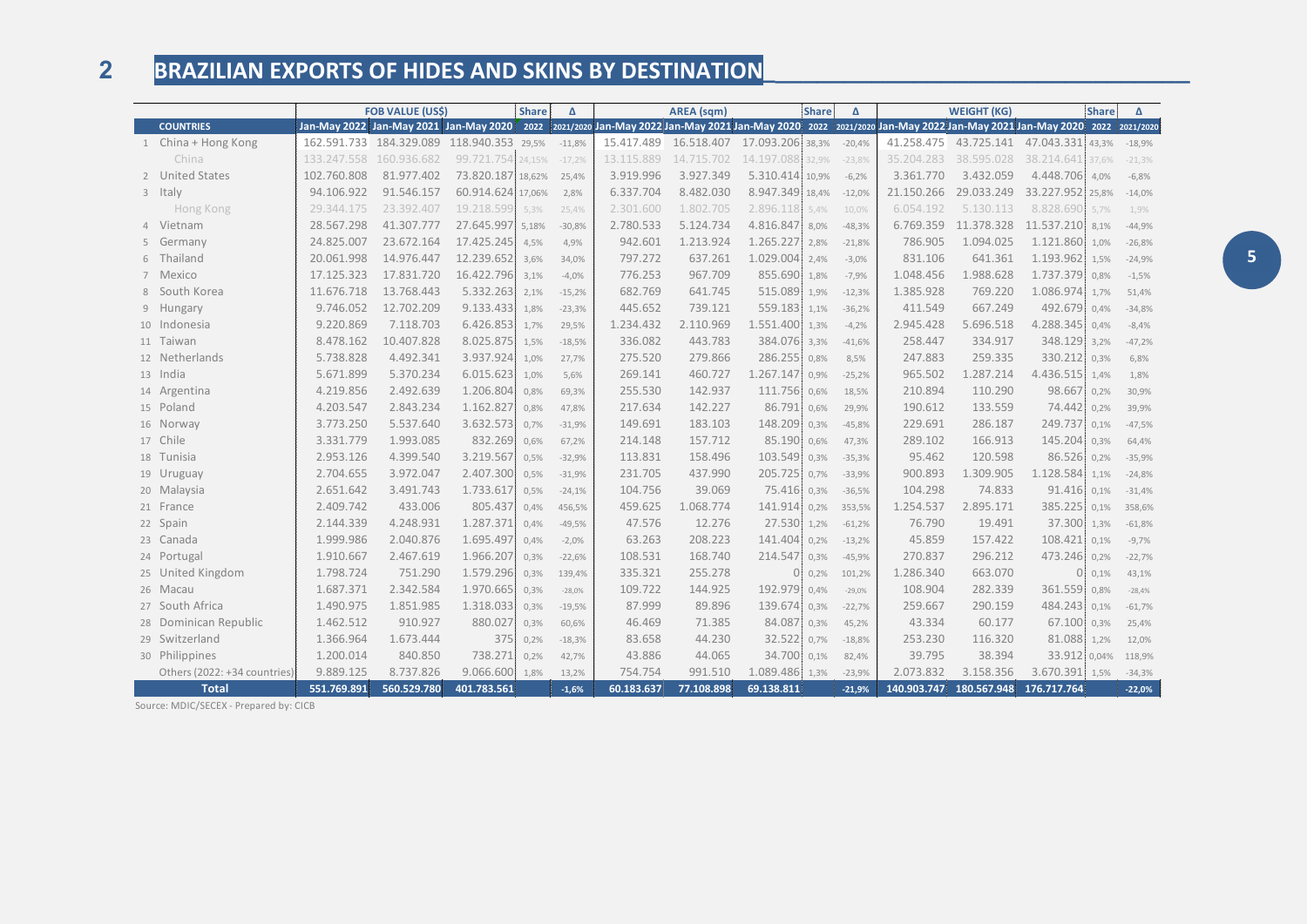#### **ANALYSIS OF DESTINATIONS**

The first five months of the year for the three main destinations for Brazilian leather shows that: - China (without HK) has a share of 24.1% (from 25.3%) in terms of value and 32.9% (from 34.5%) in terms of area, with a monetary fall of 17.2% (-9.6%), and -23.8% (-16.0%) in area.

- United States now with a share of 18.6% (18.3%) in value and 10.9% (10.5%) in area, with an increase of 25.4% (+27.3%) in value, however, a drop of 6.2% (-4.9%) in area.

- Italy with 17.1% (16.7%) of share in value, and 18.4% (17.8%) in area, now with an increase of 2.8% (-4.5%) in value, however, there was still a drop of 12.0% (-19.8%) in area.

This month's data are like what happened in April, with Italy recovering its share of Brazilian leather purchases, while the United States and China worsened the indicators. It is worth mentioning that the drops in China are more abrupt, where the United States is very close to stability, but still to the negative side.

In addition to the TOP3 and maintaining the analysis of the ten largest importers, the positive monetary records go to Thailand (+34.0%), Indonesia (+29.5%) and Hong Kong (+25.4%). However, only Hong Kong shows improvements in volume, with +10.0% in area and +1.9% in weight.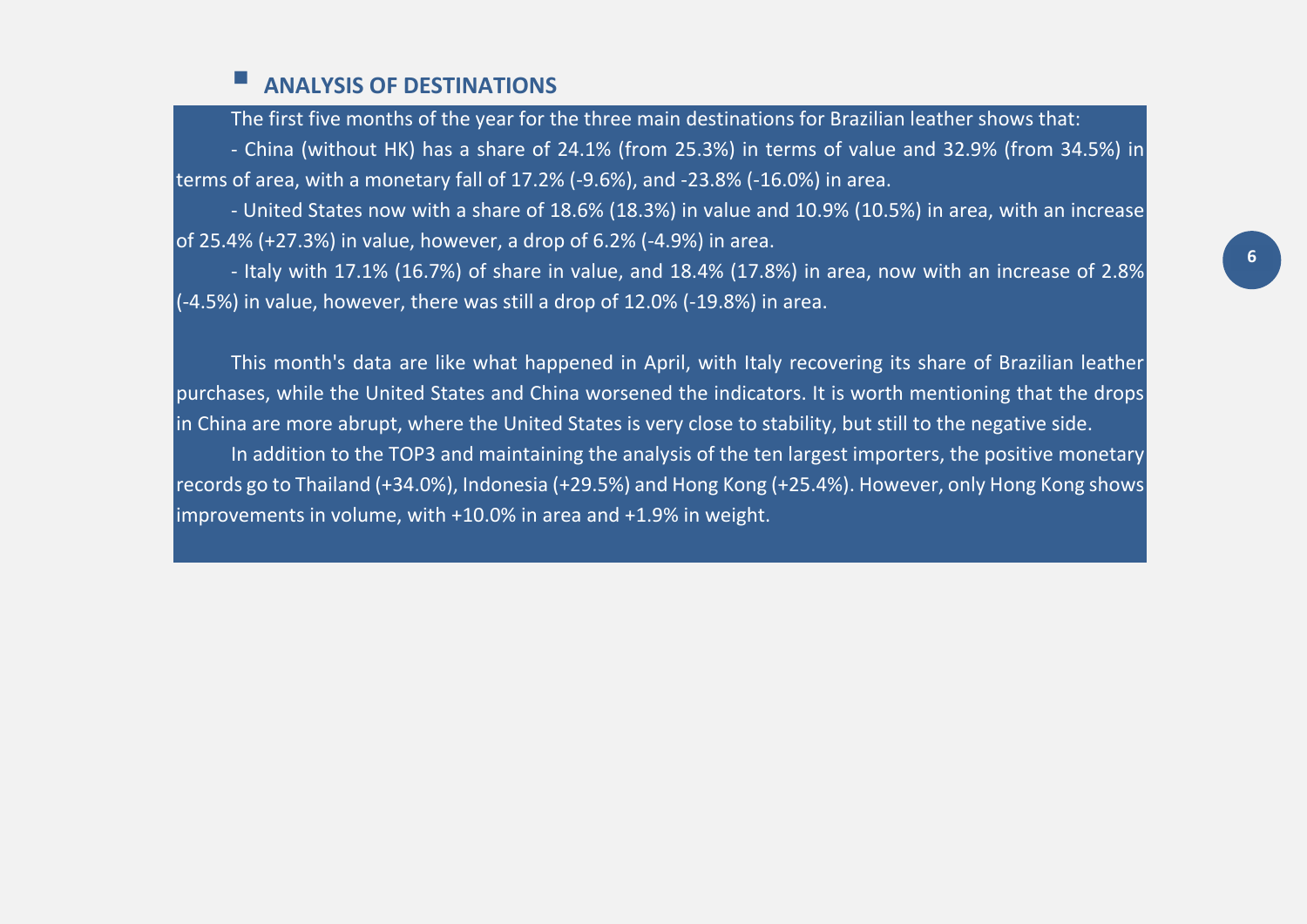## **3 BRAZILIAN EXPORTS OF BOVINE LEATHER BY TYPE**

|                        | <b>FOB VALUE (USS)</b> |                     |             |         | Δ      |            |            |            |          |          |            |                                     |                                  |          |          |
|------------------------|------------------------|---------------------|-------------|---------|--------|------------|------------|------------|----------|----------|------------|-------------------------------------|----------------------------------|----------|----------|
| <b>TYPE OF LEATHER</b> | Jan-May 2022           | <b>Jan-May 2021</b> |             |         |        |            |            |            |          |          |            |                                     | Jan-May 2020 2022/2021 2022/2020 |          |          |
| SALTED                 | 3.385.479              | 2.482.560           | 1.363.778   | 36.4%   | 148.2% |            |            |            |          |          | 2.435.091  | 3.369.632                           | 3.968.300                        | $-27.7%$ | $-38,6%$ |
| <b>WET BLUE</b>        | 132,972,278            | 145.759.291         | 92.845.143  | $-8.8%$ | 43,2%  | 16.968.020 | 20.537.115 | 23.509.694 | $-17.4%$ | $-27.8%$ | 69.792.827 | 85.763.710                          | 98.278.819                       | $-18.6%$ | $-29,0%$ |
| <b>SPLIT WB</b>        | 34.808.734             | 34.389.036          | 25.797.599  | 1.2%    | 34.9%  | 16.115.199 | 21.335.872 | 16.601.619 | $-24.5%$ | $-2.9%$  | 44.386.934 | 60.020.444                          | 48.504.092                       | $-26.0%$ | $-8,5%$  |
| <b>CRUST</b>           | 56.559.593             | 60.254.091          | 42.681.572  | $-6.1%$ | 32.5%  | 4.140.586  | 5.697.959  | 4.689.231  | $-27.3%$ | $-11.7%$ | 4.193.442  | 5.379.214                           | 4.539.069                        | $-22.0%$ | $-7,6%$  |
| <b>FINISHED</b>        | 318.630.864            | 313.293.154         | 235.958.683 | 1.7%    | 35,0%  | 22.776.693 | 29.321.138 | 24.207.051 | $-22.3%$ | $-5,9%$  | 19.871.061 | 25.715.655                          | 21.119.057                       | $-22.7%$ | $-5,9%$  |
| <b>Total</b>           | 546.356.948            | 556.178.132         | 398.646.775 | $-1.8%$ | 37.1%  | 60.000.498 | 76.892.084 | 69.007.595 | $-22.0%$ | $-13.1%$ |            | 140.679.355 180.248.655 176.409.337 |                                  | $-22.0%$ | $-20,3%$ |

Source: MDIC/SECEX - Prepared by: CICB



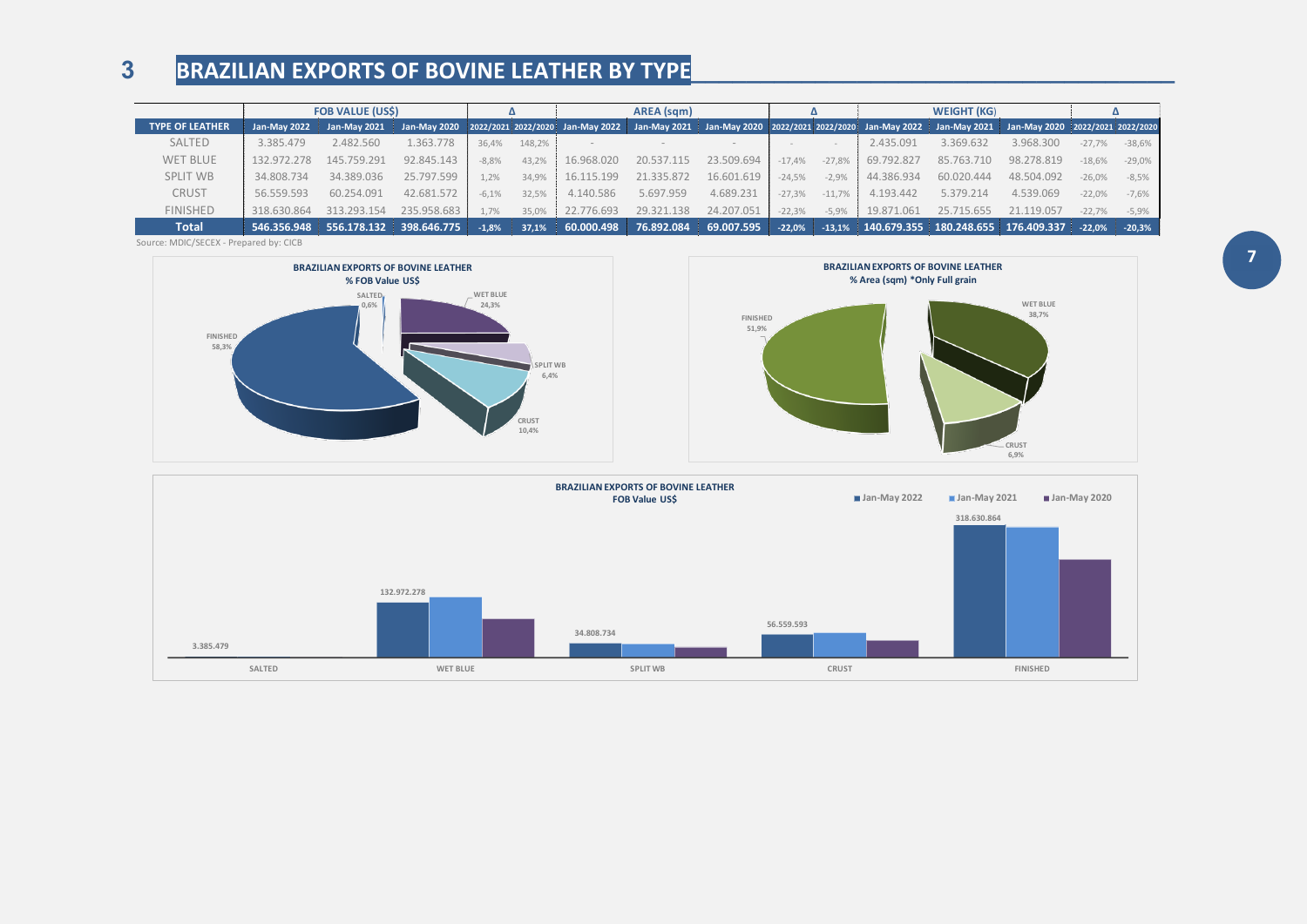#### **ANALYSIS OF EXPORTS BY TYPE OF LEATHER**

The following variations were recorded in Brazilian exports of bovine leather by stage, in the first five months, compared to the same period of the previous year:

- Wet Blue with a reduction in value of 8.8% (-5.8%), and area of 17.4% (-17.0%).
- WB Split with an increase of 1.2% (+8.3%) in value, but a drop of 24.5% (-20.3%) in area.
- Crust with a drop of 6.1% (-1.3%) in value, and of 27.3% (-25.3%) in area.
- Finished still with a positive index of 1.7% (+2.4%), but a drop of 22.3% (-23.4%) in area.

With no exceptions in the types of leathers, the indicators worsened in all stages exported with the result of May. The exception was salted hides, which closed the month with exports of US\$ 1.1 million, a value 110.0% higher than the same month in 2021.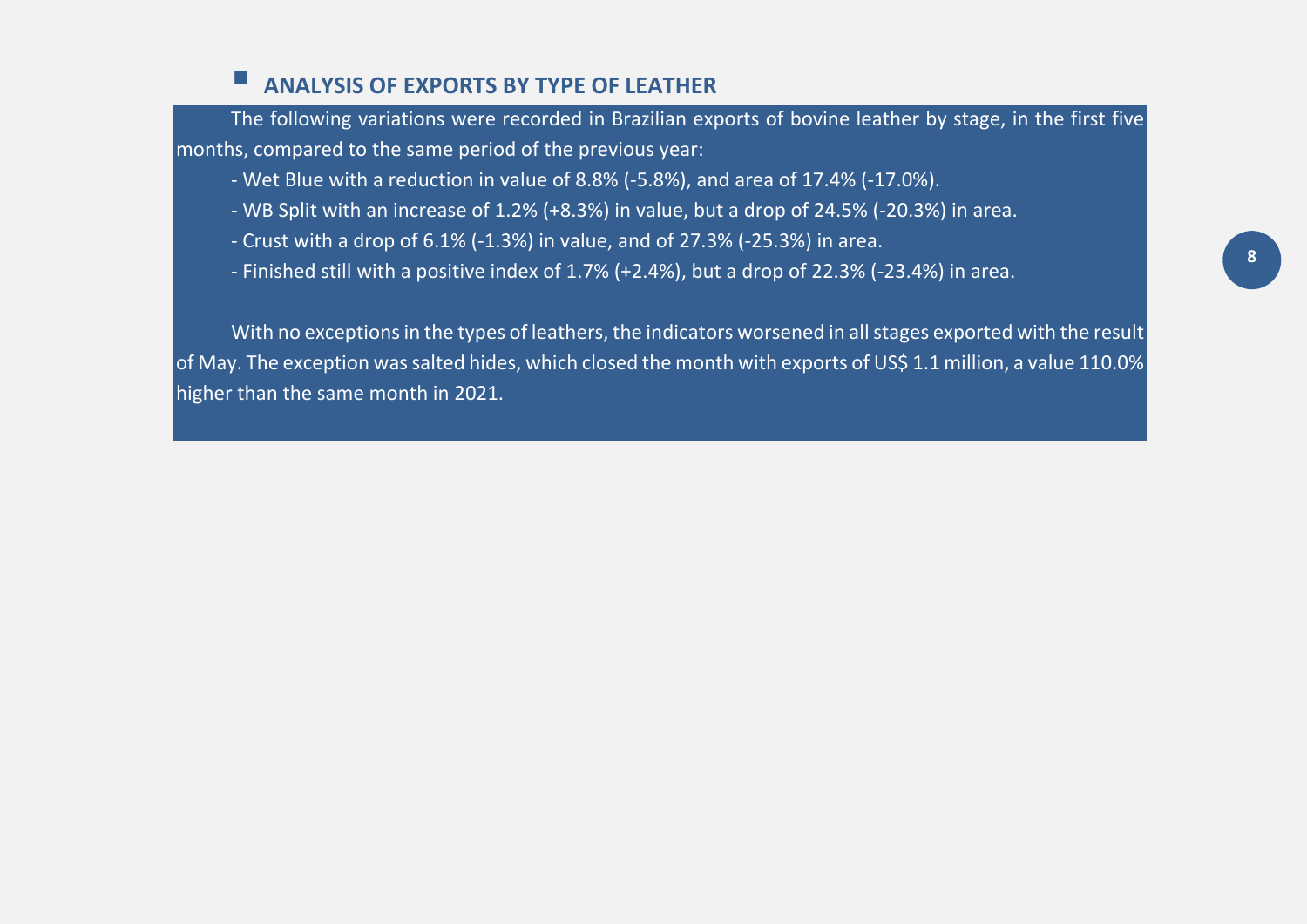## **EXPORTS OF HIDES AND SKINS BY STATE\_\_\_\_\_\_\_\_\_\_\_\_\_\_\_\_\_\_\_\_\_\_\_\_\_\_\_\_\_\_\_\_\_\_\_\_\_\_\_\_\_\_\_\_\_\_\_\_**

|                        | <b>FOB VALUE (US\$)</b> |                                                                                                                                                                                                                               |                    |          | AREA (sqm)<br>Δ |           |            |              |                   |            | Δ         | <b>WEIGHT (KG)</b> | Δ           |             |                    |           |          |           |
|------------------------|-------------------------|-------------------------------------------------------------------------------------------------------------------------------------------------------------------------------------------------------------------------------|--------------------|----------|-----------------|-----------|------------|--------------|-------------------|------------|-----------|--------------------|-------------|-------------|--------------------|-----------|----------|-----------|
|                        |                         | Jan-May 2022   Jan-May 2021   Jan-May 2020   2022   2021/2020   2022/2020   Jan-May 2022 Jan-May 2021 Jan-May 2020   2022   2021/2020   2022   2021/2020   Jan-May 2021 Jan-May 2022   Jan-May 2021 Jan-May 2021 Jan-May 2021 |                    |          |                 |           |            |              |                   |            |           |                    |             |             |                    |           |          |           |
| Rio Grande do Sul      | 150.350.674             | 163.198.350                                                                                                                                                                                                                   | 108.925.624 27,2%  |          | $-7,9%$         | 38,0%     | 15.976.067 | 21.833.720   | 15.284.156 26,5%  |            | $-26,8%$  | 4,5%               | 30.448.306  | 40.545.406  | 28.901.399 21,6%   |           | $-24,9%$ | 5,4%      |
| 2 Paraná               | 89.025.277              | 80.219.731                                                                                                                                                                                                                    | 51.846.634 16,1%   |          | 11.0%           | 71.7%     | 10.881.283 | 11.782.892   | 10.609.173        | 18.1%      | $-7.7%$   | 2.6%               | 27.297.940  | 30.736.973  | 25.031.997 19,4%   |           | $-11,2%$ | 9.1%      |
| 3 São Paulo            | 87.332.967              | 90.782.595                                                                                                                                                                                                                    | 59.807.669 15,8%   |          | $-3.8%$         | 46,0%     | 8.377.045  | 11.690.622   | 8.613.617         | 13,9%      | $-28,3%$  | $-2.7%$            | 14.903.698  | 23.470.530  | 18.231.003 10.6%   |           | $-36,5%$ | $-18,3%$  |
| 4 Goiás                | 82.668.925              | 75.332.489                                                                                                                                                                                                                    | 55.362.983 15,0%   |          | 9,7%            | 49,3%     | 9.464.921  | 10.161.388   | 9.571.470 15,7%   |            | $-6,9%$   | $-1,1%$            | 26.561.662  | 28.061.993  | 26.810.672 18,9%   |           | $-5,3%$  | $-0,9%$   |
| 5 Santa Catarina       | 38,090,400              | 26.344.119                                                                                                                                                                                                                    | 21.459.255         | 6,9%     | 44.6%           | 77,5%     | 3.850.426  | 3.923.910    | 3.568.917         | 6.4%       | $-1,9%$   | 7,9%               | 10.323.670  | 10.281.375  | 10.245.665         | 7.3%      | 0,4%     | 0,8%      |
| 6 Bahia                | 33.083.447              | 30.463.027                                                                                                                                                                                                                    | 26.804.389         | 6,0%     | 8,6%            | 23,4%     | 3.521.354  | 4.439.387    | 4.667.869         | 5,9%       | $-20,7%$  | $-24,6%$           | 5.612.260   | 8.932.724   | 8.898.350          | 4.0%      | $-37,2%$ | $-36,9%$  |
| 7 Mato Grosso do Sul   | 25.911.936              | 29.381.267                                                                                                                                                                                                                    | 26.649.433         | 4,7%     | $-11.8%$        | $-2,8%$   | 3.534.713  | 4.543.380    | 6.635.584         | 5,9%       | $-22,2%$  | $-46,7%$           | 12.680.911  | 16.446.791  | 26.766.602         | 9.0%      | $-22,9%$ | $-52,6%$  |
| 8 Minas Gerais         | 14.646.381              | 23.886.355                                                                                                                                                                                                                    | 14.959.165         | 2,7%     | $-38.7%$        | $-2.1%$   | 1.872.599  | 4.249.159    | 3.035.233         | 3.1%       | $-55,9%$  | $-38.3%$           | 2.901.432   | 7.180.649   | 4.740.631          | 2.1%      | $-59,6%$ | $-38,8%$  |
| 9 Ceará                | 12.482.724              | 21.088.266                                                                                                                                                                                                                    | 12.839.057         | 2,3%     | $-40.8%$        | $-2.8%$   | 863.109    | 2.074.862    | 1.589.447         | 1.4%       | $-58.4%$  | $-45.7%$           | 1.165.576   | 2.658.370   | 2.577.923          | 0.8%      | $-56,2%$ | $-54,8%$  |
| 10 Pará                | 8.080.503               | 11.681.566                                                                                                                                                                                                                    | 9.682.459          | 1,5%     | $-30.8%$        | $-16,5%$  | 1.046.993  | 1.533.495    | 2.332.889         | 1.7%       | $-31,7%$  | $-55,1%$           | 5.021.160   | 7.182.930   | 10.262.568         | 3.6%      | $-30,1%$ | $-51,1%$  |
| 11 Mato Grosso         | 4.205.575               | 3.424.266                                                                                                                                                                                                                     | 5.576.385          | 0,8%     | 22.8%           | $-24.6%$  | 530.783    | 530.532      | 1.389.370         | 0.9%       | 0.0%      | $-61.8%$           | 2.130.798   | 2.090.413   | 5.631.110          | 1.5%      | 1,9%     | $-62,2%$  |
| 12 Rio de Janeiro      | 2.314.778               | 1.256.026                                                                                                                                                                                                                     | 1.477.467          | 0,4%     | 84.3%           | 56,7%     | 47.263     | 17.076       | 14.316            | 0.1%       | 176,8%    | 230.1%             | 30.990      | 29.603      | 98.528 0,02%       |           | 4,7%     | $-68,5%$  |
| 13 Piauí               | 1.419.703               | 1.245.644                                                                                                                                                                                                                     | 471.699            | 0,3%     | 14,0%           | 201,0%    | 81.060     | 113.740      | 25.922            | 0,1%       | $-28.7%$  | 212,7%             | 45.005      | 66.231      | 15.185 0,03%       |           | $-32,0%$ | 196,4%    |
| 14 Amazonas            | 747.152                 | 464.474                                                                                                                                                                                                                       | 623.651            | 0.1%     | 60.9%           | 19.8%     | 82.011     | 64.140       | 440.827           | 0.1%       | 27,9%     | $-81.4%$           | 418.995     | 504.083     | 949.266            | 0.3%      | $-16,9%$ | $-55,9%$  |
| 15 Pernambuco          | 458.031                 | 464.147                                                                                                                                                                                                                       | 409.847            | 0,1%     | $-1.3%$         | 11.8%     | 17.487     | 18.030       | 24.760            | 0,03%      | $-3.0%$   | $-29.4%$           | 215.592     | 1.222.261   | 486.457            | 0.2%      | $-82,4%$ | $-55,7%$  |
| 16 Amapá               | 412.492                 | 200.588                                                                                                                                                                                                                       | 337.428            | 0,1%     | 105.6%          | 22,2%     | $\cap$     | $\Omega$     |                   | 0,0%       |           | $\sim$             | 479.013     | 413.840     | 880.670            | 0.3%      | 15,7%    | $-45,6%$  |
| 17 Rio Grande do Norte | 289.371                 | 95.398                                                                                                                                                                                                                        | 36.903             | 0.1%     | 203.3%          | 684.1%    | $\cap$     | $\Omega$     |                   | $010.0\%$  |           |                    | 529.500     | 115.560     | 138,000            | 0.4%      | 358.2%   | 283.7%    |
| 18 Distrito Federal    | 159.228                 | 910.740                                                                                                                                                                                                                       | 71.556 0,03%       |          | $-82.5%$        | 122,5%    | 25.363     | 123.604      | 11.362            | 0.04%      | $-79.5%$  | 123.2%             | 127.690     | 582.642     | 64.595             | 0.1%      | $-78,1%$ | 97,7%     |
| 19 Maranhão            | 76.418                  | $\Omega$                                                                                                                                                                                                                      | 373.905 0,01%      |          |                 | $-79,6%$  | 10.981     | $\mathbf{0}$ | 144.940 0.02%     |            |           | $-92,4%$           | 9.453       | $\Omega$    | 412.624 0,01%      |           | $\sim$   | $-97,7%$  |
| 20 Espírito Santo      | 12.544                  | 6.200                                                                                                                                                                                                                         | 16.304 0,002%      |          | 102.3%          | $-23.1%$  | 113        | 59           |                   | 176 0.0009 | 91.5%     | $-35.8%$           | 62          | 24          |                    | 80 0.000% | 158.3%   | $-22,5%$  |
| 21 Not Declared*       | 1.365                   | $\Omega$                                                                                                                                                                                                                      |                    | 0 0,000% |                 |           | 66         | $\mathbf{0}$ |                   | 010.0009   |           |                    | 34          | $\cap$      |                    | 0 0.000%  |          |           |
| 22 Acre                | $\Omega$                | $\Omega$                                                                                                                                                                                                                      | 1.221.291          | 0,0%     |                 | $-100,0%$ | $\Omega$   | $\Omega$     | 330.976           | 0.0%       |           | $-100,0%$          | $\Omega$    |             | 1.565.069          | 0.0%      | $\sim$   | $-100,0%$ |
| 23 Rondônia            |                         | $\cap$                                                                                                                                                                                                                        | 1.740.596          | 0.0%     |                 | $-100.0%$ | $\cap$     | $\Omega$     | 531.300           | 0.0%       |           | $-100.0%$          | $\cap$      | $\cap$      | 2.461.877          | 0.0%      | $\sim$   | $-100.0%$ |
| 24 Sergipe             |                         | $\cap$                                                                                                                                                                                                                        | 332.474            | 0.0%     |                 | $-100,0%$ | $\cap$     | $\cap$       | 107.751           | 0.0%       |           | $-100,0%$          | $\bigcap$   | $\Omega$    | 559.843            | 0.0%      | $\sim$   | $-100,0%$ |
| 25 Tocantins           |                         | 84.532                                                                                                                                                                                                                        | 757.387            | 0,0%     | $-100,0%$       | $-100,0%$ | $\cap$     | 8.902        | 208.756           | 0,0%       | $-100,0%$ | $-100,0%$          |             | 45.550      | 987.650            | 0,0%      |          | $-100,0%$ |
| <b>Total</b>           | 551.769.891             | 560.529.780                                                                                                                                                                                                                   | 401.783.561 100,0% |          | $-1.6%$         | 37,3%     | 60.183.637 | 77.108.898   | 69.138.811 100,0% |            | $-21,9%$  | $-13.0%$           | 140.903.747 | 180.567.948 | 176.717.764 100.0% |           | $-22.0%$ | $-20,3%$  |

exporter

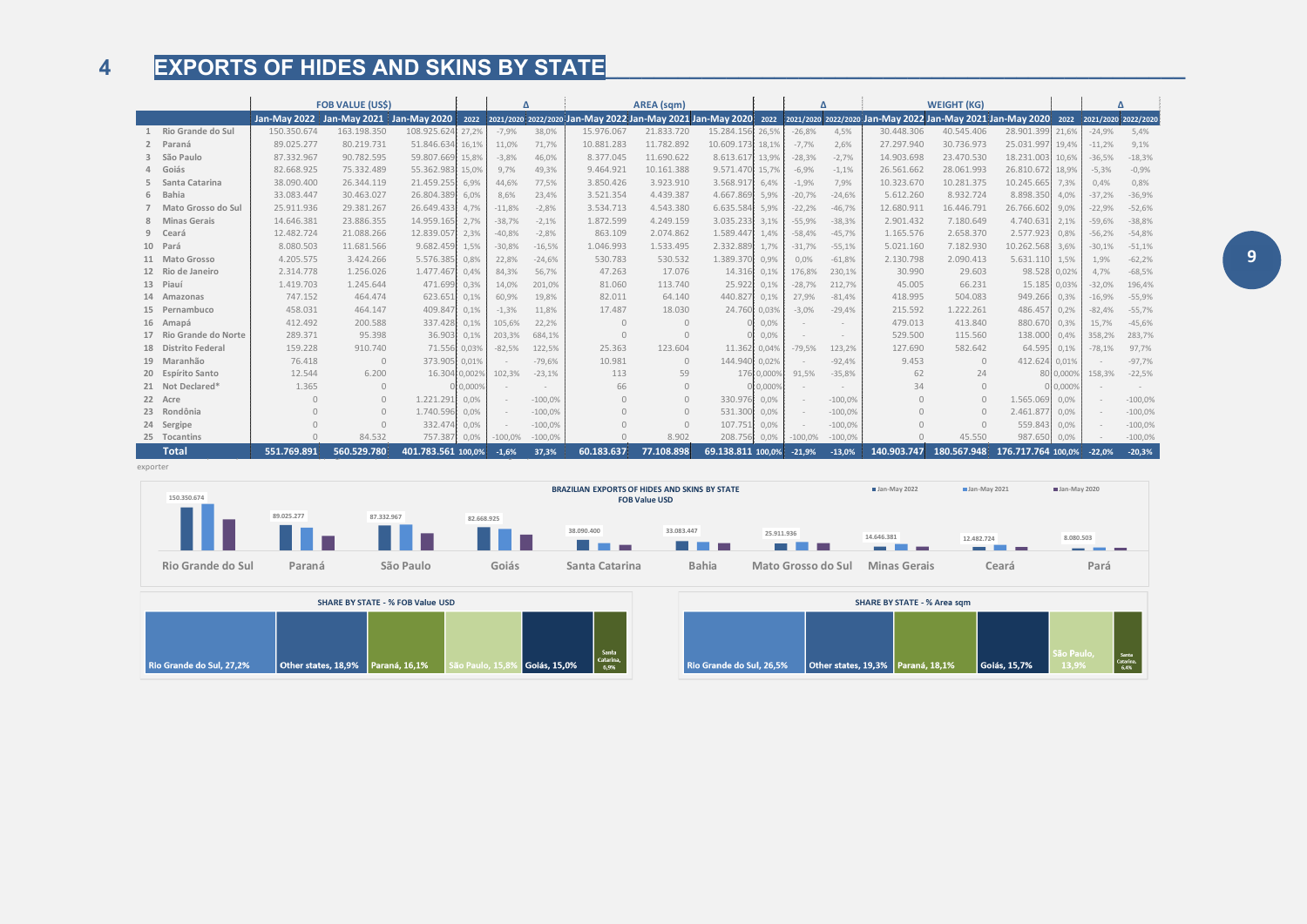## **ANALYSIS OF STATES**

Exports from Brazilian states, from January to May of this year, have the following highlights:

- Among the ten largest exporters, we have the following states with positive rates: Santa Catarina, with +44.6%; Paraná, with +11.0%; Goiás, with +9.7%; and Bahia, with +8.6%. The other states show reductions, where the negative highlight continues to be Ceará, with -40.8%.

- Considering the volume sold, all the TOP10 states show drops in area, with Santa Catarina stable in weight (+0.4%);

- In 12th place, Rio de Janeiro shows improvements in exported values (previously +60.4% and now +84.3%) but worsening in the area indicator (previously +241.8% and now +176.8%).

- There have been no changes in recent months in the ranking of exporting states, with the leadership in value being maintained by Rio Grande do Sul (27.2%) and area (26.5%). Then appear Paraná, São Paulo and Goiás, while in the area Goiás is third, leaving fourth place for São Paulo.